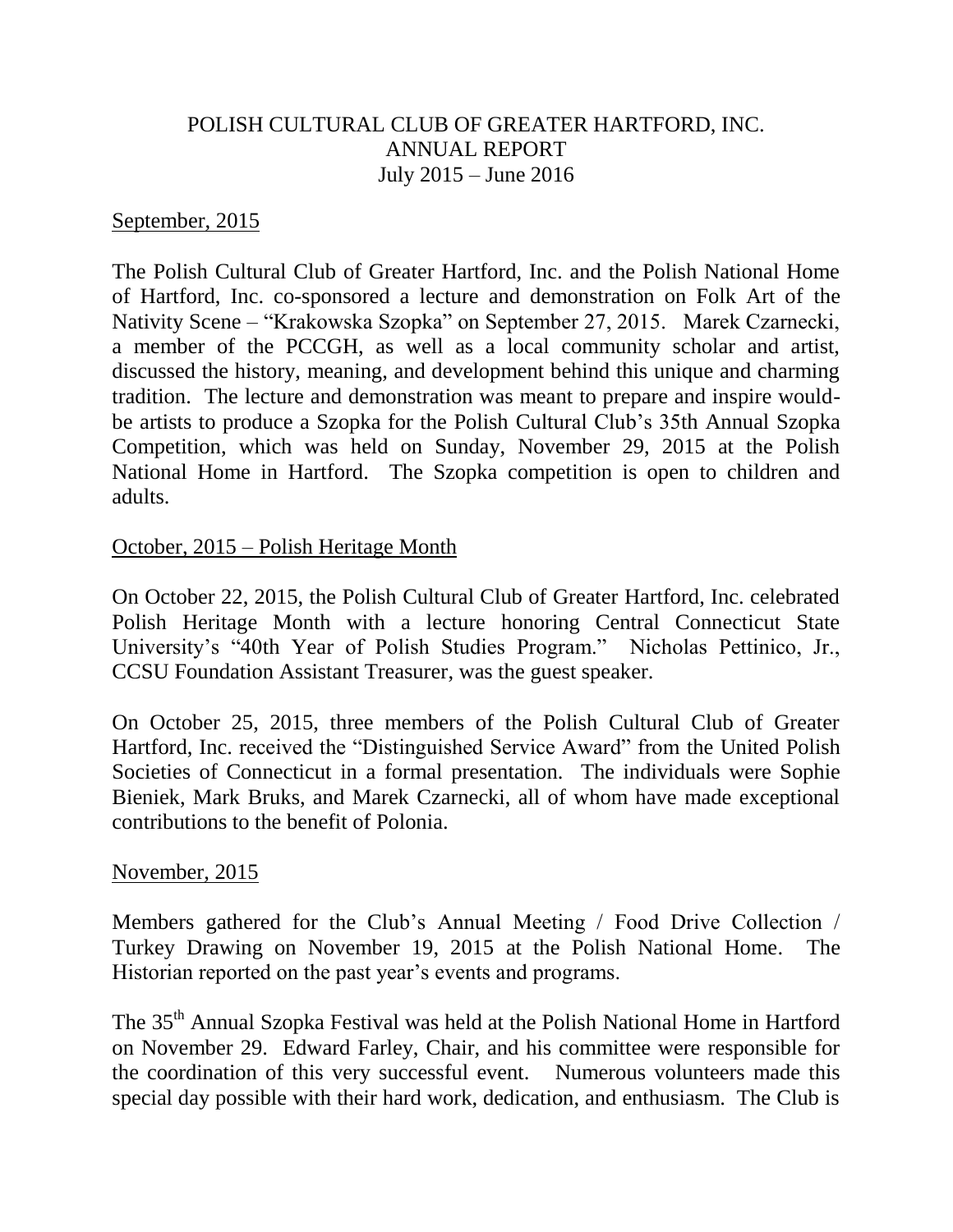very grateful to the American Council for Polish Culture for receiving their 2015 Affiliate Matching Grant of \$500.00, which helped to defray the cost of the Szopka-Making Competition, Szopka Coloring Page Display, and Community Outreach. Proceeds from the Szopka Festival benefit the Club's Jennie Marconi-Javorski Scholarship Fund.

# December, 2015

The annual Wigilia celebration was held at the Polish National Home in Hartford on December 11. Everyone shared in the "opłatek," enjoyed a traditional meatless meal, and sang kolędy.

### January, 2016

Co-Presidents Patricia Kaczynski and Frances Pudlo began formulating programs and events for the coming year.

On Saturday, January 16, 2016, member Marek Czarnecki made a presentation at the Knights of Columbus Museum in New Haven, CT to a capacity crowd. The topic was "The Polish Nativity: A Beautiful Palace for the King of Kings."

# February, 2016

For the second year, the Club sponsored its pre-Lenten "Paczki na Karnawał" on February 7 in the lower church hall of SS. Cyril and Methodius Church in Hartford. It was a very successful event with the pączki being sold out. Handouts on Polish Easter customs were available and Polish Easter items offered for sale.

### March, 2016

Dr. Richard Benfield, Professor of Geography at Central CT State University, gave an encore lecture on "Gardens of the World" to an appreciative audience on March 31.

### May, 2016

Member, Marek Czarnecki, renowned iconographer and scholar, was one of three individuals recognized on May 3, 2016 at Polish Day at the State Capitol in Hartford.